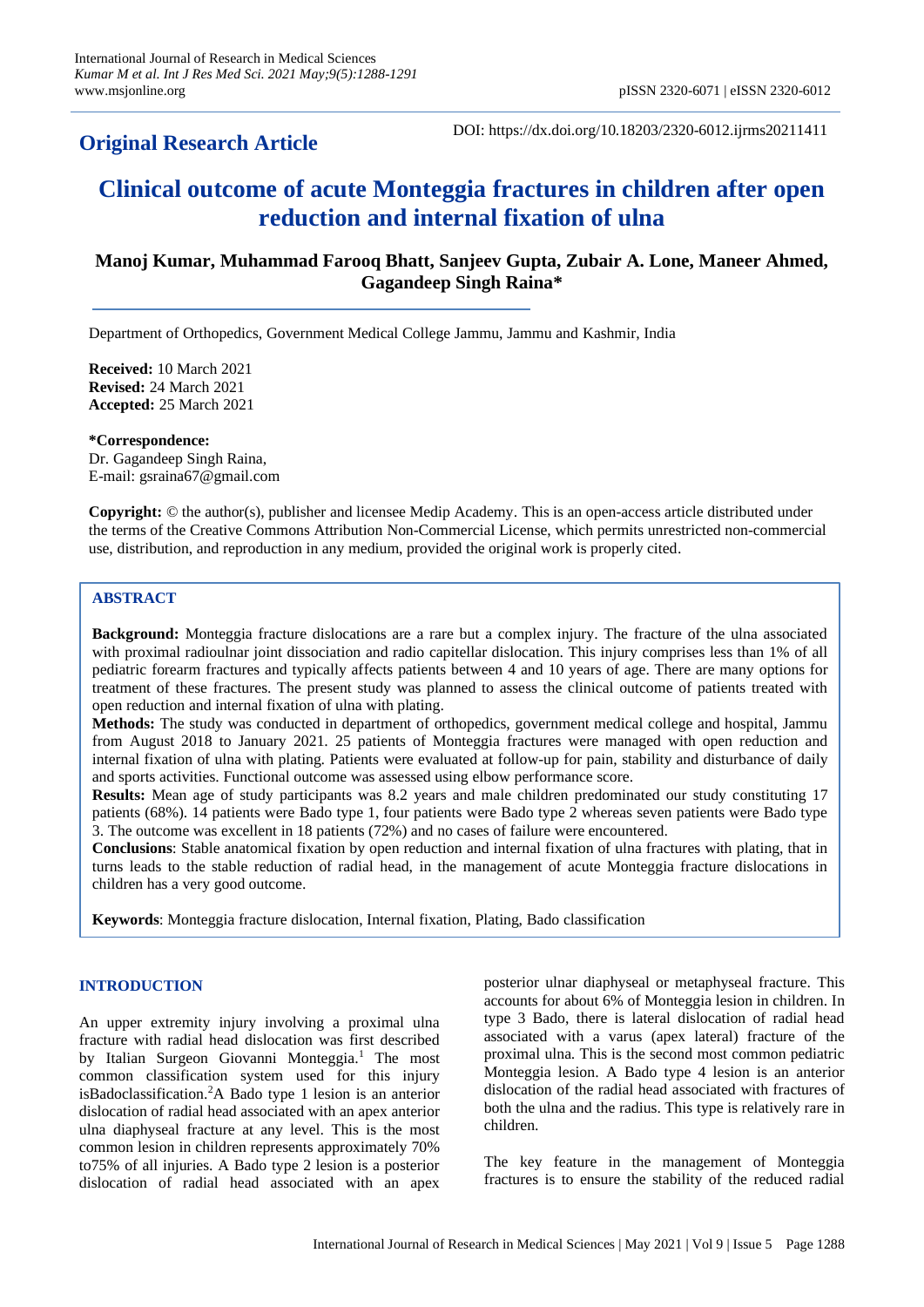head. Therefore, the classification and treatment of Monteggia fractures has often focused on the radio capitellar dislocation. Various methods of treatment have used from time to time in pediatric Monteggia fracture dislocations. Non-operative methods have a 20% chance of loss of reduction and failure.<sup>3,4</sup> In the present study, we studied the outcome of acute Monteggia fracture dislocations in children with open reduction and plating of ulna.

## **METHODS**

This prospective study was conducted in department of orthopedics govt. medical college and hospital, Jammu from August 2018 to January 2021. 25 patients of acute Monteggia fracture dislocations were included in this study. All cases were followed up prospectively in the department. Informed consent was taken from patients and ethical clearance was taken.

### *Inclusion criteria*

Patients had age ≤15 years, either sex, closed injury and injury ≤10 days old were included in the study.

## *Exclusion criteria*

Patients having age >15 years, polytrauma patients, open injuries and injury  $>10$  days old were excluded from the study.

The causes of injury included road traffic accident in 16 patients (64%), fall from height while in nine patients (36%) the injury was sports related. The functional outcome was studied using the scoring by Anderson et  $al<sup>5</sup>$  Range of movement was taken as the main criteria, after physiotherapy. The results were graded as excellent, good and poor depending on the range of motion in flexion-extension and pronation-supination (Table 1).

#### **Table 1: Anderson's scoring system for functional assessment of elbow.**

| <b>Result</b>    | <b>Union</b>                                | <b>Flexion/extension at elbow joint</b> | <b>Supination and pronation</b> |
|------------------|---------------------------------------------|-----------------------------------------|---------------------------------|
| <b>Excellent</b> | Present                                     | Less than 10 deg loss                   | Less than 25% loss              |
| Good             | Present                                     | Less than 20 deg loss                   | Less than 50% loss              |
| Poor             | Present                                     | Great than 20 deg                       | Greater than 50% loss           |
| <b>Failure</b>   | Non-union with or without<br>loss of motion |                                         | ۰                               |



## **Figure 1: (A and B) Pre-operative radiograph of a 7 year-old child with Monteggia fracture dislocation. (C and D) the post-operative radiograph of the same patient.**

All the patients were managed with open reduction and internal fixation with plating of ulna after achieving anatomical reduction. All operations were performed under general anesthesia using tourniquet. Radial head was reduced without any manipulation in all cases after anatomical reduction was achieved. A posterior above elbow POP slab was applied and sutures were removed after 2 weeks. The slab was removed at four weeks and range of motion was started. Physiotherapy was advised after 6 weeks of surgery. Patients were advised to carry out active exercises at home, like active flexion, extension, pronation and supination without applying load. Later, patients were advised to report for follow up after 8 weeks. Check radiographs were taken for assessment of radiological union (Figure 1). The patients were followed for a period of 1 year. The statistical tools used included percentage, range and mean.

## **RESULTS**

The present study included 25 children with Monteggia fracture dislocations which were managed with open reduction and internal fixation with plating. Mean age of the study participants was 8.2 years (range; 6-15 years). The males predominated in the present study. 17 patients (68%) were males and eight patients (32%) were females (Figure 2). Right limb was involved in 19 patients (76%). 14 patients (56%) presented with Bado type 1, four patients (16%) with Bado type 2 and seven patients (28%) with Bado type 3 Monteggia fracture dislocations. The outcome as studied using scoring by Anderson et al was excellent in 18 patients (72%), good in seven patients (28%) and no failures were encountered (Table 2). The only significant complication encountered during the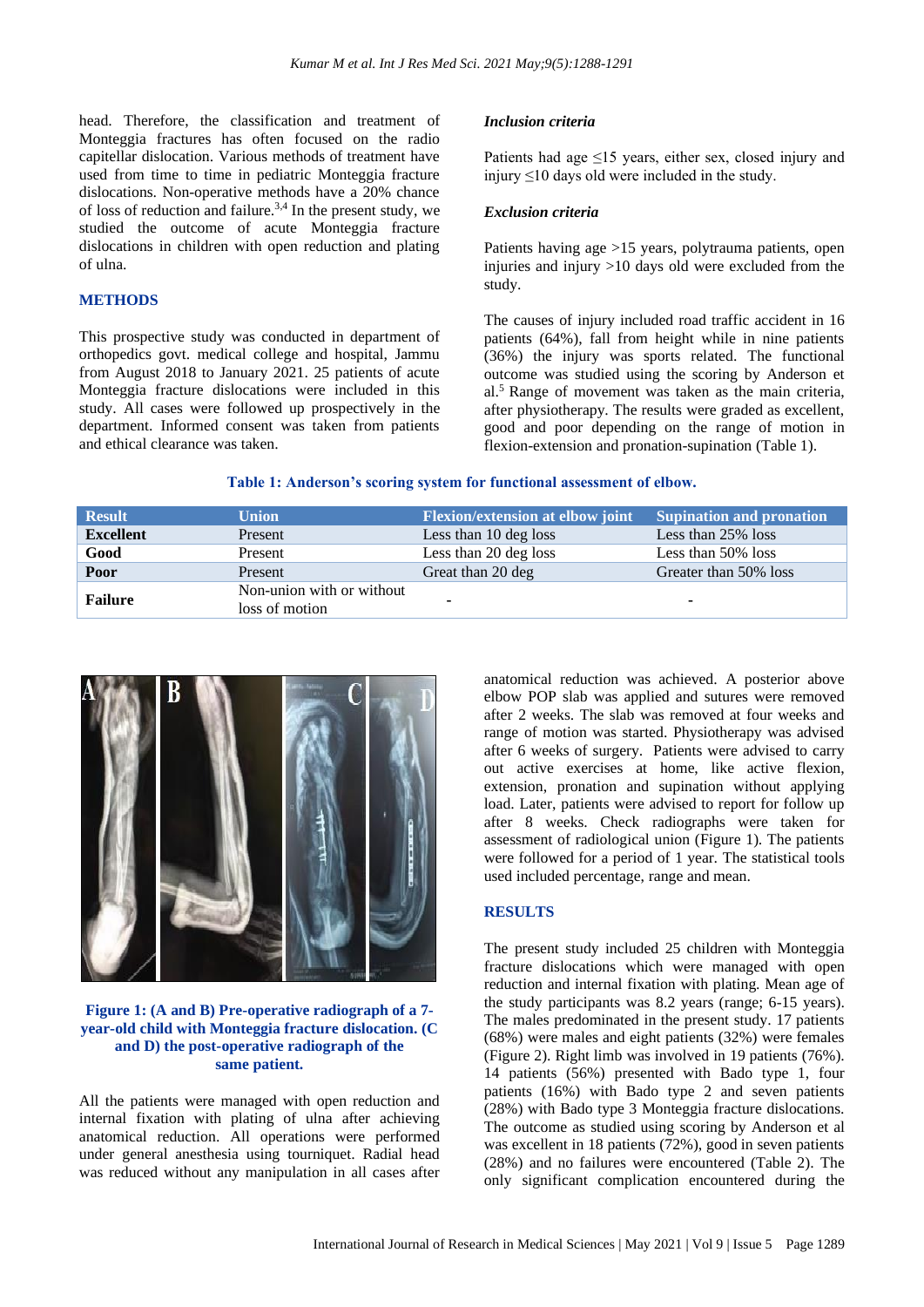study was surgical site infection which occurred in two patients (8%) and was managed with serial debridement's and appropriate antibiotics.

## **Table 2: Functional outcome achieved in the present study.**

| <b>Outcome</b>   | <b>Number of</b><br>patients | Percentage $(\% )$ |
|------------------|------------------------------|--------------------|
| <b>Excellent</b> | 18                           | 72                 |
| Good             | 07                           | 28                 |
| Poor             | 00                           | $($ i $()$         |
| <b>Failure</b>   | 00                           |                    |
| <b>Total</b>     | 25                           | 100                |



#### **Figure 2: Sex distribution.**

#### **DISCUSSION**

There was total 25 patients who were included in the present study. Mean age of study participants was 8.2 years which ranged from 6 years to 15 years. Males constituted majority of the patients (68%) and only 32% were females. He et al also noted the same trend in their study.<sup>6</sup> Bado classification was used to describe Monteggia fracture dislocation. Bado classification based on the direction of the radial head in fracture; in type I the head is anterior, type II is posterior, type III is lateral and in type IV there is a dislocation of the radial head associated with a fracture of both the radius and ulna. 14 patients (56%) presented with Bado type 1, four patients (16%) with Bado type 2 and seven patients (28%) with Bado type 3 Monteggia fracture dislocations. Out of 25 patients, 76% had right side involvement. Bony union was obtained in all cases and radial head was maintained in their reduced position in subsequent follow-ups.

The radial head plays a key role in maintaining stability of the elbow joint. The factors like interval between injury and treatment, patient's age and the amount of joint incongruity plays an important role. Stoll *et al* reported that reconstruction could be successfully achieved in children up to the age of 10 years and at least four years after the injury.<sup>7</sup>

Monteggia fractures are rare, representing approximately 1% of all fractures around mid or proximal forearm. The ulnar fracture is readily diagnosed but, the radial head dislocation is often missed. The majority of radial head dislocations in children can be reduced with fixation of ulna fractures and by manipulation under general anesthesia but, if the diagnosis is made late, open reduction is commonly required.

The result of functional outcome of our study were evaluated by using Anderson et al scoring criteria. The outcome was excellent in 18 patients (72%) and no cases of failure were encountered. The only significant complication encountered during the study was surgical site infection which occurred in two patients (8%) and was managed with serial debridement's and appropriate antibiotics. He et al observed similar results in acute Monteggia fracture dislocations which were managed surgically.<sup>6</sup> Korani in his study achieved good results in 62.5% cases which is comparable to our study. $8$ 

### *Limitations*

The authors believe that the sample size in the present study is small.

## **CONCLUSION**

Stable anatomical fixation by open reduction and internal fixation of ulna fractures with plating, that in turns leads to the stable reduction of radial head, in the management of acute Monteggia fracture dislocations in children, has a very good outcome.

*Funding: No funding sources Conflict of interest: None declared Ethical approval: The study was approved by the Institutional Ethics Committee*

#### **REFERENCES**

- 1. Monteggia G. Instituzioni Chirurgiche. Milan: Presso Giuseppe Maspero. 1814:1813-6.
- 2. Bado JL. The Monteggia lesion. Clin Orthop Relat Res. 1967;50:71-86.
- 3. Dormans JP, Rang M. The problem of Monteggia fracture dislocations in children. Orthop Clin North Am. 1990;21:251-6.
- 4. Fowles JV, Sliman N, Kassab MT. The Monteggia lesion in children. Fracture of the ulna and dislocation of the radial head. J Bone Joint Surg Am. 1983;65:1276-82.
- 5. Anderson LD, Sisk D, Tooms RE, Park WI 3rd. Compression plate fixation in acute diaphyseal fractures of the radius and the ulna. J Bone Joint Surg Am. 1975;57:287-7.